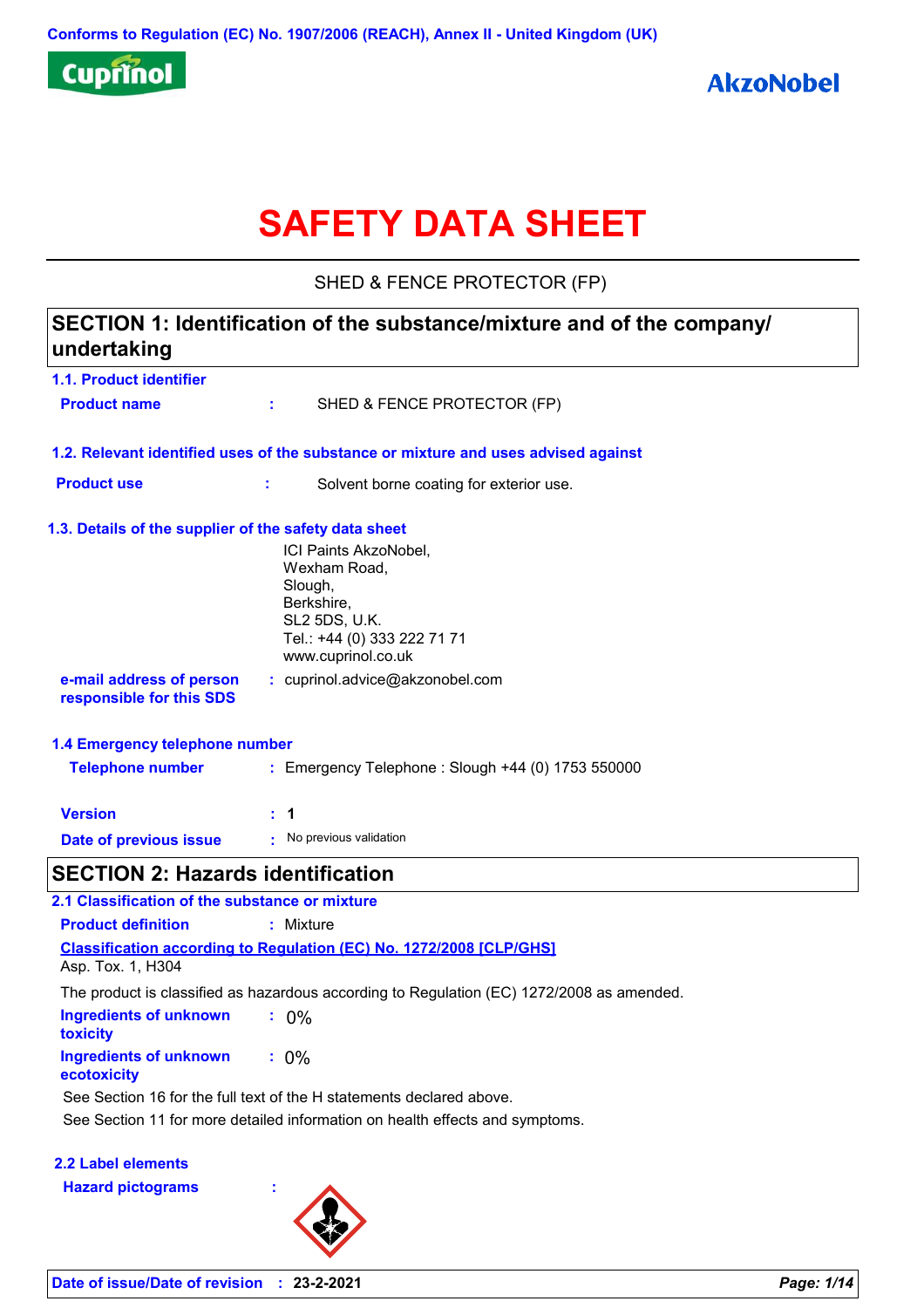### **SECTION 2: Hazards identification**

| <b>Signal word</b>                                                                                                                                              | : Danger                                                                                                                     |  |
|-----------------------------------------------------------------------------------------------------------------------------------------------------------------|------------------------------------------------------------------------------------------------------------------------------|--|
| <b>Hazard statements</b>                                                                                                                                        | : H304 - May be fatal if swallowed and enters airways.                                                                       |  |
| <b>Precautionary statements</b>                                                                                                                                 |                                                                                                                              |  |
| <b>General</b>                                                                                                                                                  | : P102 - Keep out of reach of children.<br>P101 - If medical advice is needed, have product container or label at hand.      |  |
| <b>Prevention</b>                                                                                                                                               | : P262 - Do not get in eyes, on skin, or on clothing.                                                                        |  |
| <b>Response</b>                                                                                                                                                 | : P301 + P310 + P331 - IF SWALLOWED: Immediately call a POISON CENTER or<br>doctor. Do NOT induce vomiting.                  |  |
| <b>Storage</b>                                                                                                                                                  | $:$ P405 - Store locked up.                                                                                                  |  |
| <b>Disposal</b>                                                                                                                                                 | : P501 - Dispose of contents and container in accordance with all local, regional,<br>national or international regulations. |  |
| <b>Hazardous ingredients</b>                                                                                                                                    | : Naphtha (petroleum), hydrotreated heavy                                                                                    |  |
| <b>Supplemental label</b><br>elements                                                                                                                           | : Repeated exposure may cause skin dryness or cracking.                                                                      |  |
| <b>Annex XVII - Restrictions</b><br>on the manufacture,<br>placing on the market and<br>use of certain dangerous<br>substances, mixtures and<br><b>articles</b> | : Not applicable.                                                                                                            |  |
| <b>Special packaging requirements</b>                                                                                                                           |                                                                                                                              |  |
| <b>Containers to be fitted</b><br>with child-resistant<br>fastenings                                                                                            | : Yes, applicable.                                                                                                           |  |
| Tactile warning of danger : Yes, applicable.                                                                                                                    |                                                                                                                              |  |

#### **2.3 Other hazards**

**Other hazards which do : not result in classification** : None known.

### **SECTION 3: Composition/information on ingredients**

| <b>Product/ingredient name</b>             | <b>Identifiers</b>                                            | $\frac{9}{6}$ | <b>Regulation (EC) No.</b><br>1272/2008 [CLP]                                                                                                                                            | <b>Type</b> |
|--------------------------------------------|---------------------------------------------------------------|---------------|------------------------------------------------------------------------------------------------------------------------------------------------------------------------------------------|-------------|
| Naphtha (petroleum),<br>hydrotreated heavy | IEC: 265-150-3<br>ICAS: 64742-48-9<br>lIndex:<br>649-327-00-6 | l≥90          | Asp. Tox. 1, H304<br>EUH066                                                                                                                                                              | $[1]$       |
| methanol                                   | EC: 200-659-6<br>CAS: 67-56-1<br>Index:<br>603-001-00-X       | l<0.1         | Flam. Liq. 2, H225<br>Acute Tox. 3, H301<br>Acute Tox. 3, H311<br>Acute Tox. 3, H331<br>STOT SE 1, H370<br>See Section 16 for<br>the full text of the H<br>statements declared<br>above. | [1] [2]     |

There are no additional ingredients present which, within the current knowledge of the supplier and in the concentrations applicable, are classified as hazardous to health or the environment, are PBTs, vPvBs or Substances of equivalent concern, or have been assigned a workplace exposure limit and hence require reporting in this section.

Type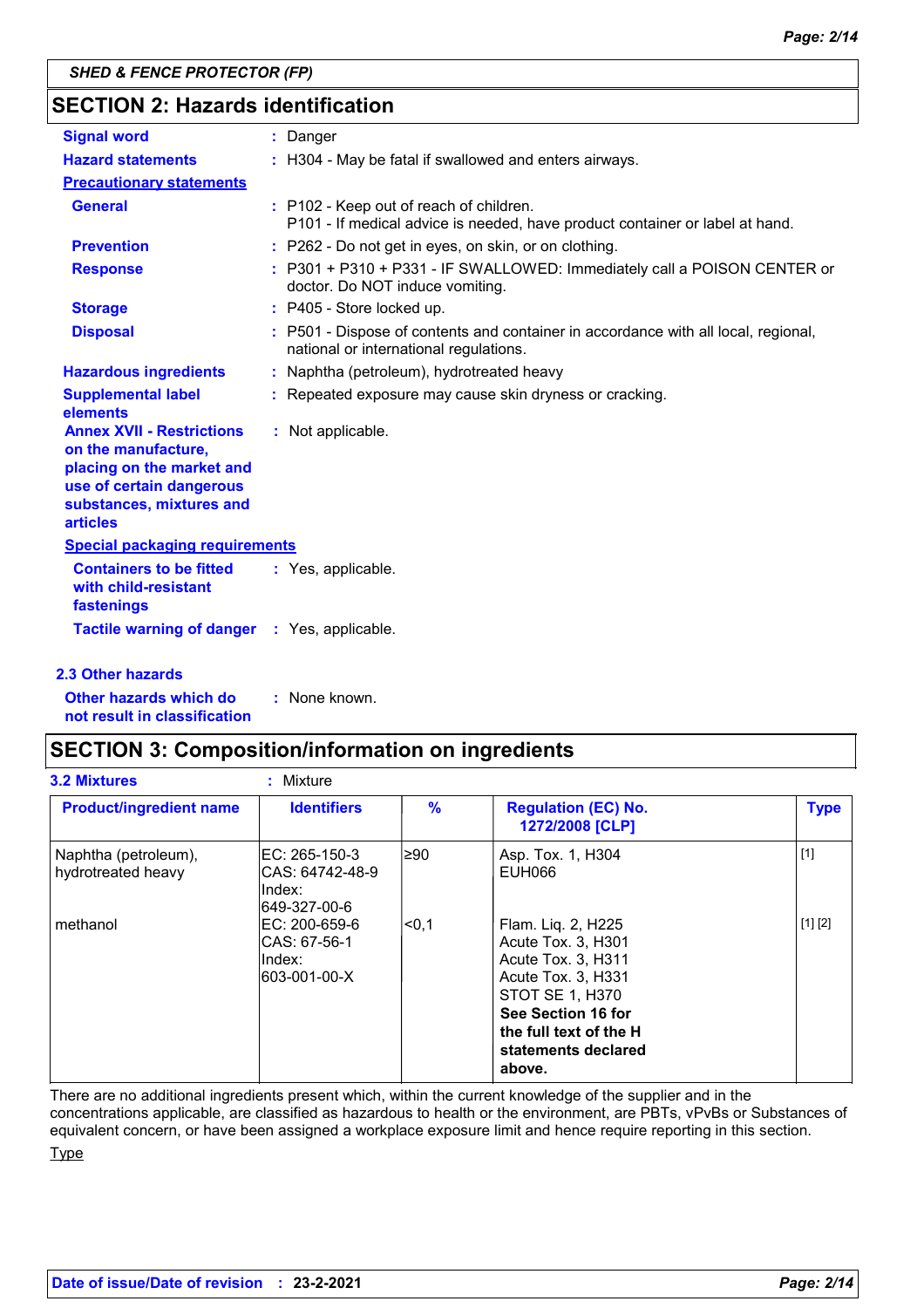### **SECTION 3: Composition/information on ingredients**

[1] Substance classified with a health or environmental hazard

[2] Substance with a workplace exposure limit

[3] Substance meets the criteria for PBT according to Regulation (EC) No. 1907/2006, Annex XIII

[4] Substance meets the criteria for vPvB according to Regulation (EC) No. 1907/2006, Annex XIII

[5] Substance of equivalent concern

[6] Additional disclosure due to company policy

Occupational exposure limits, if available, are listed in Section 8.

### **SECTION 4: First aid measures**

#### **4.1 Description of first aid measures**

| <b>General</b>                    | : In all cases of doubt, or when symptoms persist, seek medical attention. Never give<br>anything by mouth to an unconscious person. If unconscious, place in recovery<br>position and seek medical advice. |
|-----------------------------------|-------------------------------------------------------------------------------------------------------------------------------------------------------------------------------------------------------------|
| <b>Eye contact</b>                | : Remove contact lenses, irrigate copiously with clean, fresh water, holding the<br>eyelids apart for at least 10 minutes and seek immediate medical advice.                                                |
| <b>Inhalation</b>                 | : Remove to fresh air. Keep person warm and at rest. If not breathing, if breathing is<br>irregular or if respiratory arrest occurs, provide artificial respiration or oxygen by<br>trained personnel.      |
| <b>Skin contact</b>               | : Remove contaminated clothing and shoes. Wash skin thoroughly with soap and<br>water or use recognised skin cleanser. Do NOT use solvents or thinners.                                                     |
| <b>Ingestion</b>                  | : If swallowed, seek medical advice immediately and show the container or label.<br>Keep person warm and at rest. Do NOT induce vomiting.                                                                   |
| <b>Protection of first-aiders</b> | : No action shall be taken involving any personal risk or without suitable training. It<br>may be dangerous to the person providing aid to give mouth-to-mouth resuscitation.                               |

#### **4.2 Most important symptoms and effects, both acute and delayed**

There are no data available on the mixture itself. The mixture has been assessed following the conventional method of the CLP Regulation (EC) No 1272/2008 and is classified for toxicological properties accordingly. See Sections 2 and 3 for details.

Exposure to component solvent vapour concentrations in excess of the stated occupational exposure limit may result in adverse health effects such as mucous membrane and respiratory system irritation and adverse effects on the kidneys, liver and central nervous system. Symptoms and signs include headache, dizziness, fatigue, muscular weakness, drowsiness and, in extreme cases, loss of consciousness.

Solvents may cause some of the above effects by absorption through the skin. Repeated or prolonged contact with the mixture may cause removal of natural fat from the skin, resulting in non-allergic contact dermatitis and absorption through the skin.

If splashed in the eyes, the liquid may cause irritation and reversible damage.

Ingestion may cause nausea, diarrhea and vomiting.

This takes into account, where known, delayed and immediate effects and also chronic effects of components from short-term and long-term exposure by oral, inhalation and dermal routes of exposure and eye contact.

#### **4.3 Indication of any immediate medical attention and special treatment needed**

- **Notes to physician Treat symptomatically. Contact poison treatment specialist immediately if large :** quantities have been ingested or inhaled.
- **Specific treatments**
- **:** No specific treatment.

See toxicological information (Section 11)

### **SECTION 5: Firefighting measures**

| 5.1 Extinguishing media                |                                                                      |
|----------------------------------------|----------------------------------------------------------------------|
| <b>Suitable extinguishing</b><br>media | : Recommended: alcohol-resistant foam, $CO2$ , powders, water spray. |
| Unsuitable extinguishing<br>media      | : Do not use water jet.                                              |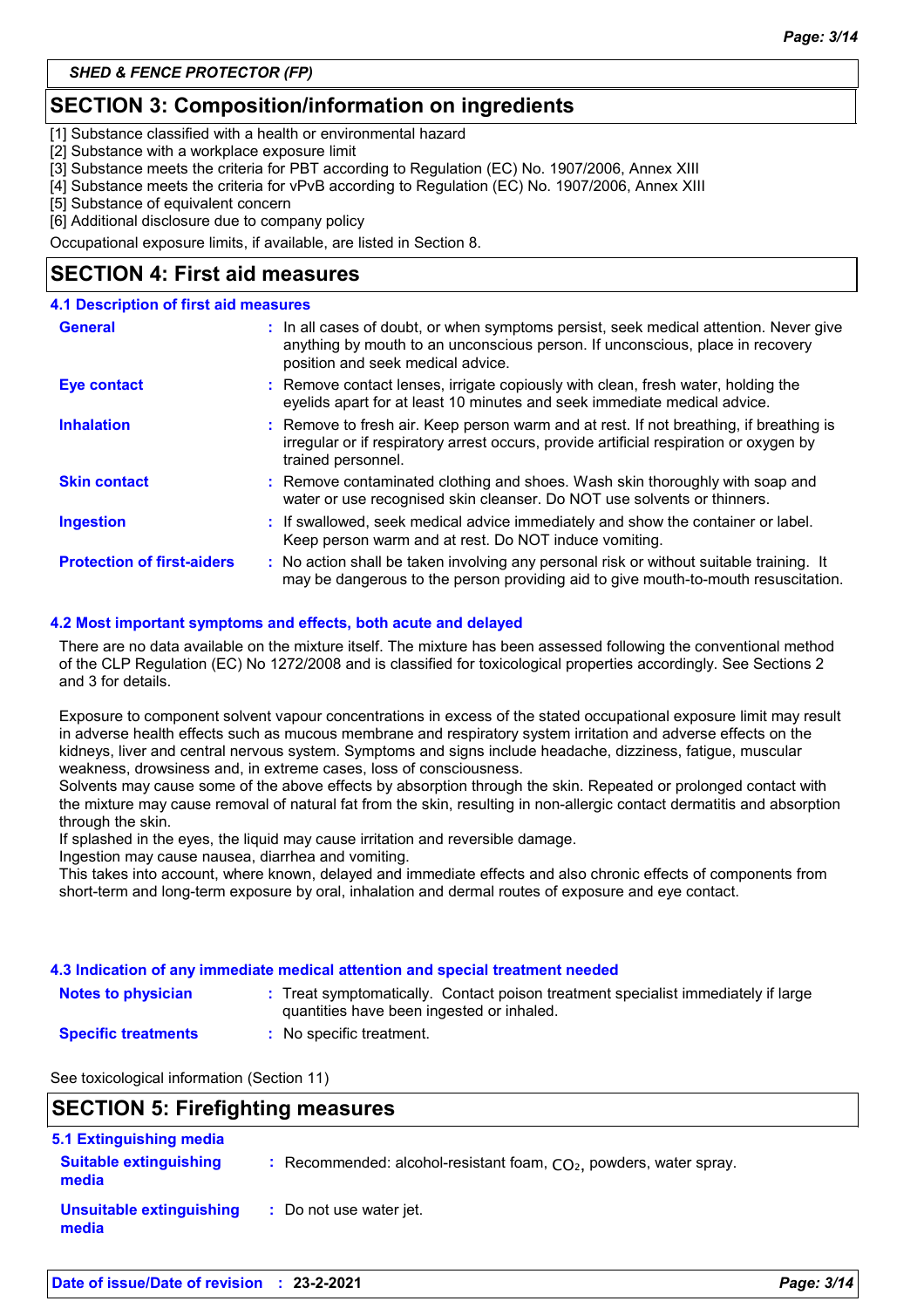### **SECTION 5: Firefighting measures**

|                                                          | 5.2 Special hazards arising from the substance or mixture                               |
|----------------------------------------------------------|-----------------------------------------------------------------------------------------|
| <b>Hazards from the</b>                                  | : Fire will produce dense black smoke. Exposure to decomposition products may           |
| substance or mixture                                     | cause a health hazard.                                                                  |
| <b>Hazardous combustion</b>                              | : Decomposition products may include the following materials: carbon monoxide,          |
| <b>products</b>                                          | carbon dioxide, smoke, oxides of nitrogen.                                              |
| 5.3 Advice for firefighters                              |                                                                                         |
| <b>Special protective actions</b>                        | : Cool closed containers exposed to fire with water. Do not release runoff from fire to |
| for fire-fighters                                        | drains or watercourses.                                                                 |
| <b>Special protective</b><br>equipment for fire-fighters | : Appropriate breathing apparatus may be required.                                      |

### **SECTION 6: Accidental release measures**

#### **6.1 Personal precautions, protective equipment and emergency procedures**

| For non-emergency<br>personnel                                 | : Exclude sources of ignition and ventilate the area. Avoid breathing vapour or mist.<br>Refer to protective measures listed in sections 7 and 8.                                                                                                                                  |
|----------------------------------------------------------------|------------------------------------------------------------------------------------------------------------------------------------------------------------------------------------------------------------------------------------------------------------------------------------|
| For emergency responders                                       | : If specialised clothing is required to deal with the spillage, take note of any<br>information in Section 8 on suitable and unsuitable materials. See also the<br>information in "For non-emergency personnel".                                                                  |
| <b>6.2 Environmental</b><br>precautions                        | : Do not allow to enter drains or watercourses. If the product contaminates lakes,<br>rivers, or sewers, inform the appropriate authorities in accordance with local<br>regulations.                                                                                               |
| 6.3 Methods and material<br>for containment and<br>cleaning up | : Contain and collect spillage with non-combustible, absorbent material e.g. sand,<br>earth, vermiculite or diatomaceous earth and place in container for disposal<br>according to local regulations (see Section 13). Preferably clean with a detergent.<br>Avoid using solvents. |
| 6.4 Reference to other<br><b>sections</b>                      | : See Section 1 for emergency contact information.<br>See Section 8 for information on appropriate personal protective equipment.<br>See Section 13 for additional waste treatment information.                                                                                    |

### **SECTION 7: Handling and storage**

The information in this section contains generic advice and guidance. The list of Identified Uses in Section 1 should be consulted for any available use-specific information provided in the Exposure Scenario(s).

| <b>7.1 Precautions for safe</b><br>handling | : Prevent the creation of flammable or explosive concentrations of vapours in air and<br>avoid vapour concentrations higher than the occupational exposure limits.<br>In addition, the product should only be used in areas from which all naked lights and<br>other sources of ignition have been excluded. Electrical equipment should be<br>protected to the appropriate standard.<br>Mixture may charge electrostatically: always use earthing leads when transferring<br>from one container to another.<br>Operators should wear antistatic footwear and clothing and floors should be of the<br>conducting type.<br>Keep away from heat, sparks and flame. No sparking tools should be used.<br>Avoid contact with skin and eyes. Avoid the inhalation of dust, particulates, spray or<br>mist arising from the application of this mixture. Avoid inhalation of dust from<br>sanding.<br>Eating, drinking and smoking should be prohibited in areas where this material is<br>handled, stored and processed.<br>Put on appropriate personal protective equipment (see Section 8).<br>Never use pressure to empty. Container is not a pressure vessel.<br>Always keep in containers made from the same material as the original one.<br>Comply with the health and safety at work laws.<br>Do not allow to enter drains or watercourses. |
|---------------------------------------------|------------------------------------------------------------------------------------------------------------------------------------------------------------------------------------------------------------------------------------------------------------------------------------------------------------------------------------------------------------------------------------------------------------------------------------------------------------------------------------------------------------------------------------------------------------------------------------------------------------------------------------------------------------------------------------------------------------------------------------------------------------------------------------------------------------------------------------------------------------------------------------------------------------------------------------------------------------------------------------------------------------------------------------------------------------------------------------------------------------------------------------------------------------------------------------------------------------------------------------------------------------------------------------------------------------------------------------------------|
|                                             | Information on fire and explosion protection                                                                                                                                                                                                                                                                                                                                                                                                                                                                                                                                                                                                                                                                                                                                                                                                                                                                                                                                                                                                                                                                                                                                                                                                                                                                                                   |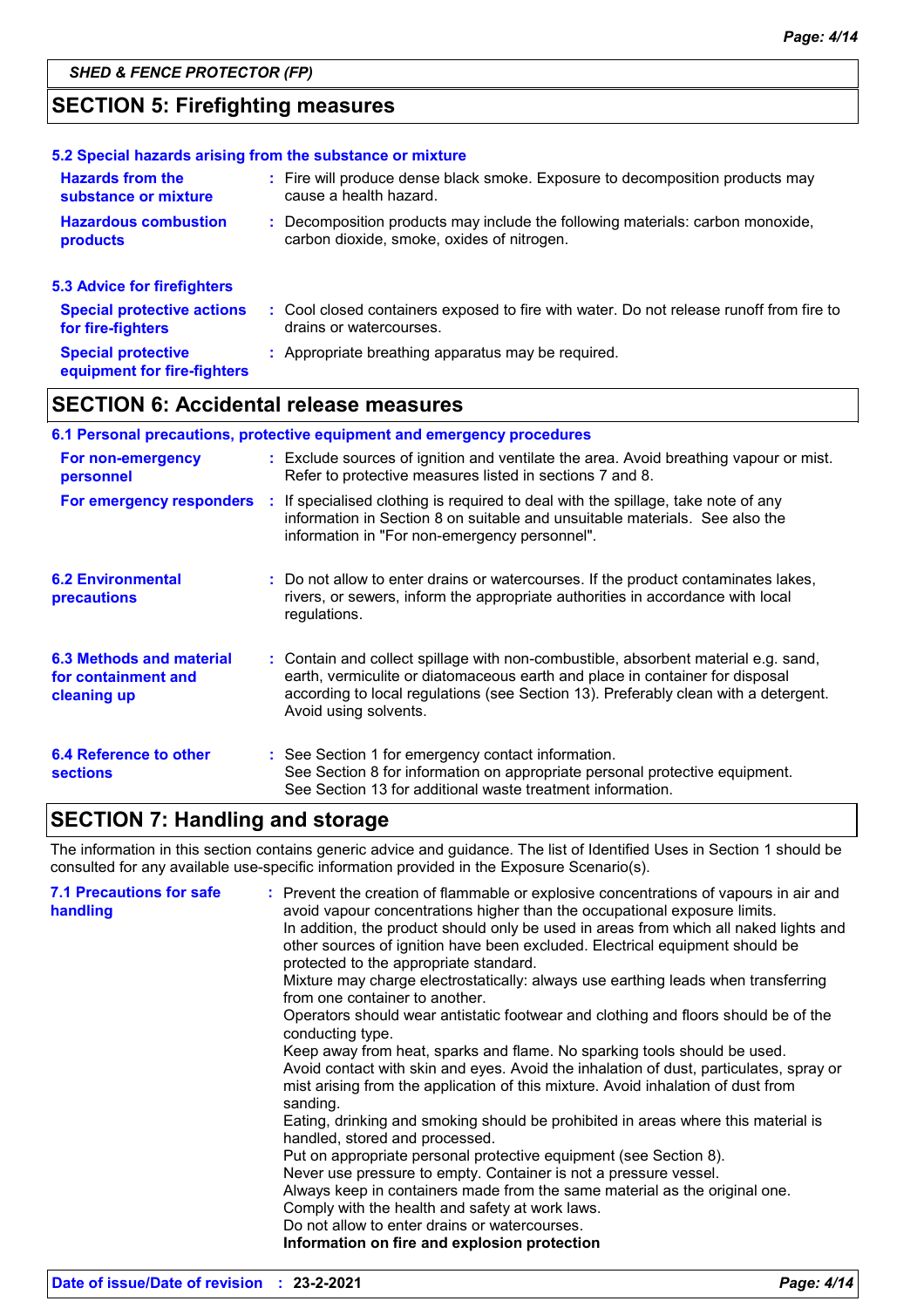#### **SECTION 7: Handling and storage**

Vapours are heavier than air and may spread along floors. Vapours may form explosive mixtures with air.

#### **7.2 Conditions for safe storage, including any incompatibilities**

Store in accordance with local regulations.

**Notes on joint storage**

Keep away from: oxidising agents, strong alkalis, strong acids.

#### **Additional information on storage conditions**

Observe label precautions. Store in a dry, cool and well-ventilated area. Keep away from heat and direct sunlight. Keep away from sources of ignition. No smoking. Prevent unauthorised access. Containers that have been opened must be carefully resealed and kept upright to prevent leakage.

**Recommendations : Industrial sector specific : solutions** : Not available. : Not available.

#### **SECTION 8: Exposure controls/personal protection**

The information in this section contains generic advice and guidance. Information is provided based on typical anticipated uses of the product. Additional measures might be required for bulk handling or other uses that could significantly increase worker exposure or environmental releases.

#### **8.1 Control parameters**

#### **Occupational exposure limits**

| <b>Product/ingredient name</b>                  |           | <b>Exposure limit values</b>                                                                                                                                                                                                                                                                                                                                                                                                                                                                                                                                                                                                                                                                                                                                                                                                                                                                                                                                                                                          |
|-------------------------------------------------|-----------|-----------------------------------------------------------------------------------------------------------------------------------------------------------------------------------------------------------------------------------------------------------------------------------------------------------------------------------------------------------------------------------------------------------------------------------------------------------------------------------------------------------------------------------------------------------------------------------------------------------------------------------------------------------------------------------------------------------------------------------------------------------------------------------------------------------------------------------------------------------------------------------------------------------------------------------------------------------------------------------------------------------------------|
| methanol                                        |           | EH40/2005 WELs (United Kingdom (UK), 12/2011). Absorbed<br>through skin.<br>STEL: 333 mg/m <sup>3</sup> 15 minutes.<br>STEL: 250 ppm 15 minutes.<br>TWA: 266 mg/m <sup>3</sup> 8 hours.<br>TWA: 200 ppm 8 hours.                                                                                                                                                                                                                                                                                                                                                                                                                                                                                                                                                                                                                                                                                                                                                                                                      |
| <b>Recommended monitoring</b><br>procedures     | required. | : If this product contains ingredients with exposure limits, personal, workplace<br>atmosphere or biological monitoring may be required to determine the effectiveness<br>of the ventilation or other control measures and/or the necessity to use respiratory<br>protective equipment. Reference should be made to monitoring standards, such as<br>the following: European Standard EN 689 (Workplace atmospheres - Guidance for<br>the assessment of exposure by inhalation to chemical agents for comparison with<br>limit values and measurement strategy) European Standard EN 14042 (Workplace<br>atmospheres - Guide for the application and use of procedures for the assessment<br>of exposure to chemical and biological agents) European Standard EN 482<br>(Workplace atmospheres - General requirements for the performance of procedures<br>for the measurement of chemical agents) Reference to national guidance<br>documents for methods for the determination of hazardous substances will also be |
| <b>DNELs/DMELs</b><br>No DNELs/DMELs available. |           |                                                                                                                                                                                                                                                                                                                                                                                                                                                                                                                                                                                                                                                                                                                                                                                                                                                                                                                                                                                                                       |
| <b>PNECs</b><br>No PNECs available              |           |                                                                                                                                                                                                                                                                                                                                                                                                                                                                                                                                                                                                                                                                                                                                                                                                                                                                                                                                                                                                                       |
| <b>8.2 Exposure controls</b>                    |           |                                                                                                                                                                                                                                                                                                                                                                                                                                                                                                                                                                                                                                                                                                                                                                                                                                                                                                                                                                                                                       |
| <b>Appropriate engineering</b><br>controls      |           | : Provide adequate ventilation. Where reasonably practicable, this should be<br>achieved by the use of local exhaust ventilation and good general extraction. If<br>these are not sufficient to maintain concentrations of particulates and solvent<br>vapours below the OEL, suitable respiratory protection must be worn.                                                                                                                                                                                                                                                                                                                                                                                                                                                                                                                                                                                                                                                                                           |
| <b>Individual protection measures</b>           |           |                                                                                                                                                                                                                                                                                                                                                                                                                                                                                                                                                                                                                                                                                                                                                                                                                                                                                                                                                                                                                       |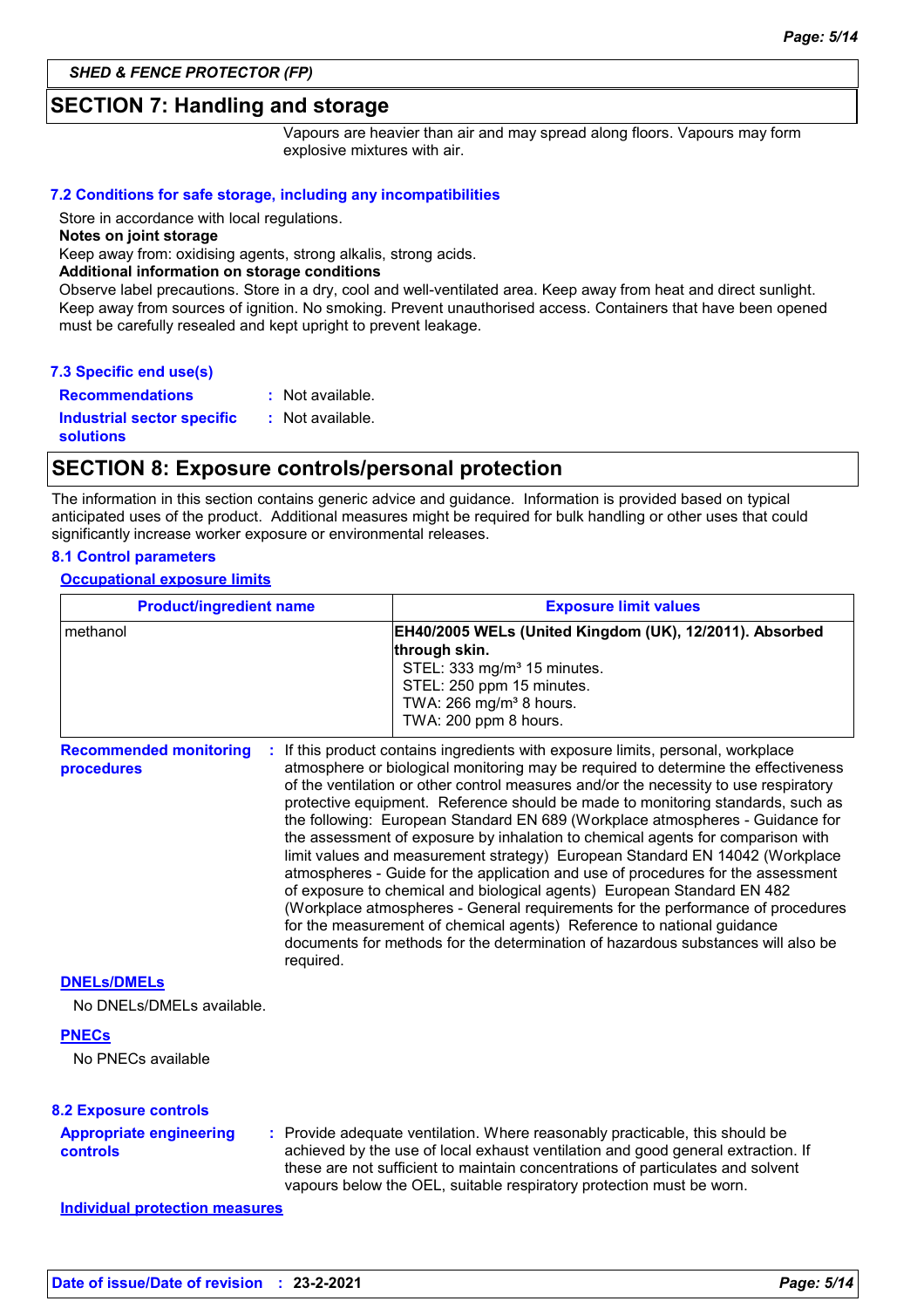### **SECTION 8: Exposure controls/personal protection**

| <b>Hygiene measures</b>                              | : Wash hands, forearms and face thoroughly after handling chemical products, before<br>eating, smoking and using the lavatory and at the end of the working period.<br>Appropriate techniques should be used to remove potentially contaminated clothing.<br>Wash contaminated clothing before reusing. Ensure that eyewash stations and<br>safety showers are close to the workstation location.                                                                                                                                                                                                                                                                                       |
|------------------------------------------------------|-----------------------------------------------------------------------------------------------------------------------------------------------------------------------------------------------------------------------------------------------------------------------------------------------------------------------------------------------------------------------------------------------------------------------------------------------------------------------------------------------------------------------------------------------------------------------------------------------------------------------------------------------------------------------------------------|
| <b>Eye/face protection</b><br><b>Skin protection</b> | : Use safety eyewear designed to protect against splash of liquids.                                                                                                                                                                                                                                                                                                                                                                                                                                                                                                                                                                                                                     |
| <b>Hand protection</b>                               |                                                                                                                                                                                                                                                                                                                                                                                                                                                                                                                                                                                                                                                                                         |
| <b>Gloves</b>                                        | : When prolonged or frequently repeated contact may occur, a glove with a protection<br>class of 6 (breakthrough time >480 minutes according to EN374) is recommended.<br>Recommended gloves: Viton $\otimes$ or Nitrile, thickness $\geq 0.38$ mm.<br>When only brief contact is expected, a glove with protection class of 2 or higher<br>(breakthrough time > 30 minutes according to EN374) is recommended.<br>Recommended gloves: Nitrile, thickness ≥ 0.12 mm.<br>Gloves should be replaced regularly and if there is any sign of damage to the glove<br>material.                                                                                                                |
|                                                      | The performance or effectiveness of the glove may be reduced by physical/chemical<br>damage and poor maintenance.                                                                                                                                                                                                                                                                                                                                                                                                                                                                                                                                                                       |
| <b>Body protection</b>                               | : Personnel should wear antistatic clothing made of natural fibres or of high-<br>temperature-resistant synthetic fibres.                                                                                                                                                                                                                                                                                                                                                                                                                                                                                                                                                               |
| <b>Other skin protection</b>                         | : Appropriate footwear and any additional skin protection measures should be<br>selected based on the task being performed and the risks involved and should be<br>approved by a specialist before handling this product.                                                                                                                                                                                                                                                                                                                                                                                                                                                               |
| <b>Respiratory protection</b>                        | : If workers are exposed to concentrations above the exposure limit, they must use<br>appropriate, certified respirators.                                                                                                                                                                                                                                                                                                                                                                                                                                                                                                                                                               |
|                                                      | OLD LEAD-BASED PAINTS:                                                                                                                                                                                                                                                                                                                                                                                                                                                                                                                                                                                                                                                                  |
|                                                      | When surfaces are to be prepared for painting, account should be taken of the age<br>of the property and the possibility that lead-pigmented paint might be present. There<br>is a possibility that ingestion or inhalation of scrapings or dust arising from the<br>preparation work could cause health effects. As a working rule you should assume<br>that this will be the case if the age of the property is pre 1960.                                                                                                                                                                                                                                                             |
|                                                      | Where possible wet sanding or chemical stripping methods should be used with<br>surfaces of this type to avoid the creation of dust. When dry sanding cannot be<br>avoided, and effective local exhaust ventilation is not available, it is recommended<br>that a dust respirator is worn, that is approved for use with lead dusts, and its type<br>selected on the basis of the COSHH assessment, taking into account the<br>Workplace Exposure Limit for lead in air. Furthermore, steps should be taken to<br>ensure containment of the dusts created, and that all practicable measures are<br>taken to clean up thoroughly all deposits of dusts in and around the affected area. |
|                                                      | Respiratory protection in case of dust or spray mist formation. (particle filter EN143<br>type P2) Respiratory protection in case of vapour formation. (half mask with<br>combination filter A2-P2 til concentrations of 0,5 Vol%.)                                                                                                                                                                                                                                                                                                                                                                                                                                                     |
|                                                      | The current Control of Lead at Work Regulations approved code of practice should<br>be consulted for advice on protective clothing and personal hygiene precautions.<br>Care should also be taken to exclude visitors, members of the household and<br>especially children from the affected area, during the actual work and the<br>subsequent clean up operations. All scrapings, dust, etc. should be disposed of by<br>the professional painting contractor as Hazardous Waste.                                                                                                                                                                                                     |
|                                                      | Extra precautions will also need to be taken when burning off old lead-based paints<br>because fumes containing lead will be produced. It is recommended that a<br>respirator, approved for use with particulate fumes of lead is selected on the basis<br>of the COSHH assessment, taking into account the Workplace Exposure Limit for<br>lead in air. Similar precautions to those given above about sanding should be taken<br>with reference to protective clothing, disposal of scrapings and dusts, and exclusion<br>of other personnel and especially children from the building during actual work and                                                                         |

the subsequent clean up operations.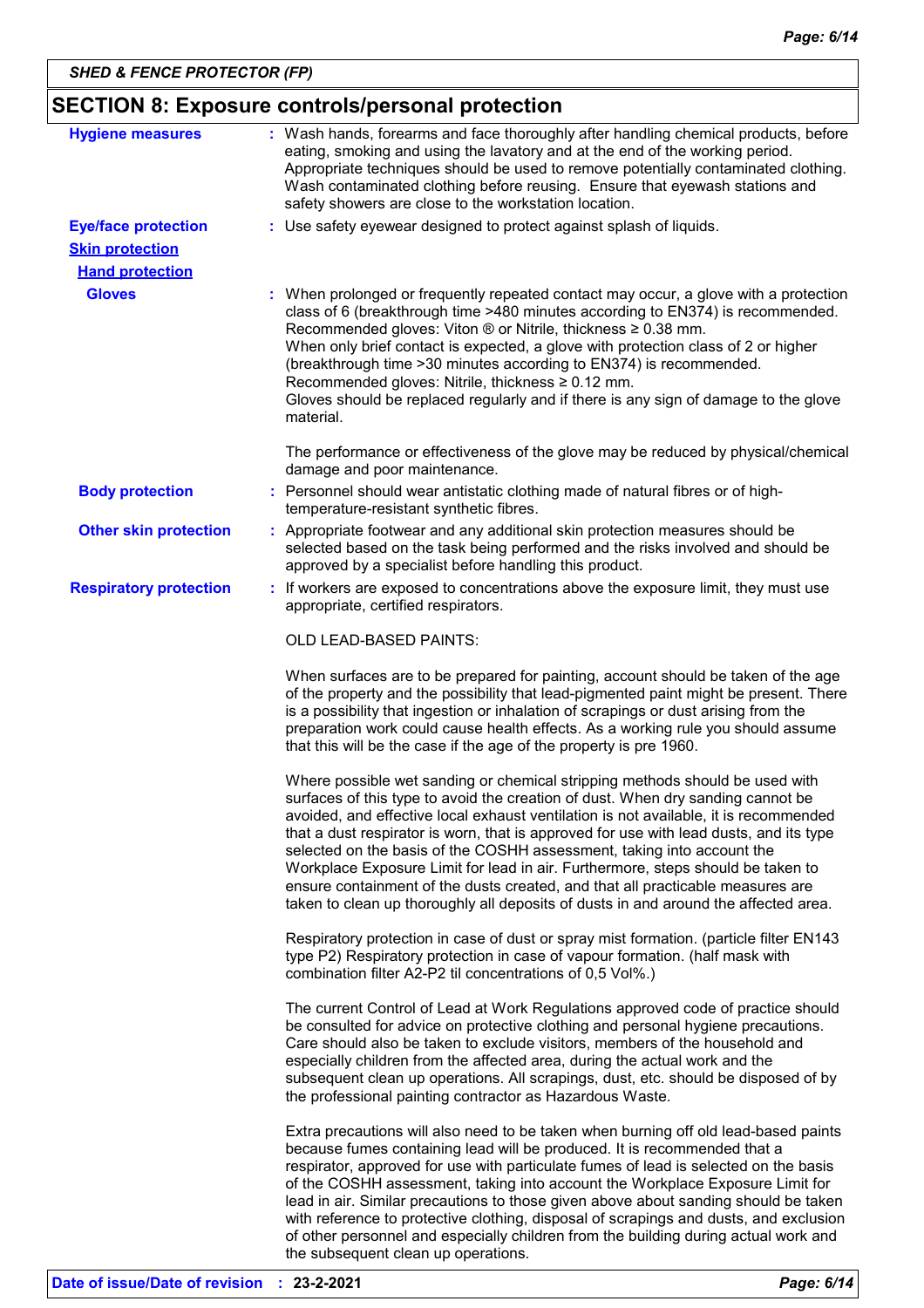#### **SECTION 8: Exposure controls/personal protection**

Avoid the inhalation of dust. Wear suitable face mask if dry sanding. Special precautions should be taken during surface preparation of pre-1960s paint surfaces over wood and metal as they may contain harmful lead. OLD LEAD-BASED PAINTS:

When surfaces are to be prepared for painting, account should be taken of the age of the property and the possibility that lead-pigmented paint might be present. There is a possibility that ingestion or inhalation of scrapings or dust arising from the preparation work could cause health effects. As a working rule you should assume that this will be the case if the age of the property is pre 1960.

Where possible wet sanding or chemical stripping methods should be used with surfaces of this type to avoid the creation of dust. When dry sanding cannot be avoided, and effective local exhaust ventilation is not available, it is recommended that a dust respirator is worn, that is approved for use with lead dusts, and its type selected on the basis of the COSHH assessment, taking into account the Workplace Exposure Limit for lead in air. Furthermore, steps should be taken to ensure containment of the dusts created, and that all practicable measures are taken to clean up thoroughly all deposits of dusts in and around the affected area.

Respiratory protection in case of dust or spray mist formation. (particle filter EN143 type P2) Respiratory protection in case of vapour formation. (half mask with combination filter A2-P2 til concentrations of 0,5 Vol%.)

The current Control of Lead at Work Regulations approved code of practice should be consulted for advice on protective clothing and personal hygiene precautions. Care should also be taken to exclude visitors, members of the household and especially children from the affected area, during the actual work and the subsequent clean up operations. All scrapings, dust, etc. should be disposed of by the professional painting contractor as Hazardous Waste.

Extra precautions will also need to be taken when burning off old lead-based paints because fumes containing lead will be produced. It is recommended that a respirator, approved for use with particulate fumes of lead is selected on the basis of the COSHH assessment, taking into account the Workplace Exposure Limit for lead in air. Similar precautions to those given above about sanding should be taken with reference to protective clothing, disposal of scrapings and dusts, and exclusion of other personnel and especially children from the building during actual work and the subsequent clean up operations.

Avoid the inhalation of dust. Wear suitable face mask if dry sanding. Special precautions should be taken during surface preparation of pre-1960s paint surfaces over wood and metal as they may contain harmful lead.

**Environmental exposure : Do not allow to enter drains or watercourses. controls**

#### **SECTION 9: Physical and chemical properties**

| 9.1. Information on basic physical and chemical properties |                       |
|------------------------------------------------------------|-----------------------|
| <b>Appearance</b>                                          |                       |
| <b>Physical state</b>                                      | $:$ Liquid.           |
| <b>Colour</b>                                              | : Various: See label. |
| <b>Odour</b>                                               | : Not available.      |
| <b>Odour threshold</b>                                     | : Not available.      |
| рH                                                         | $:$ Not available.    |
| <b>Melting point/freezing point</b>                        | : Not available.      |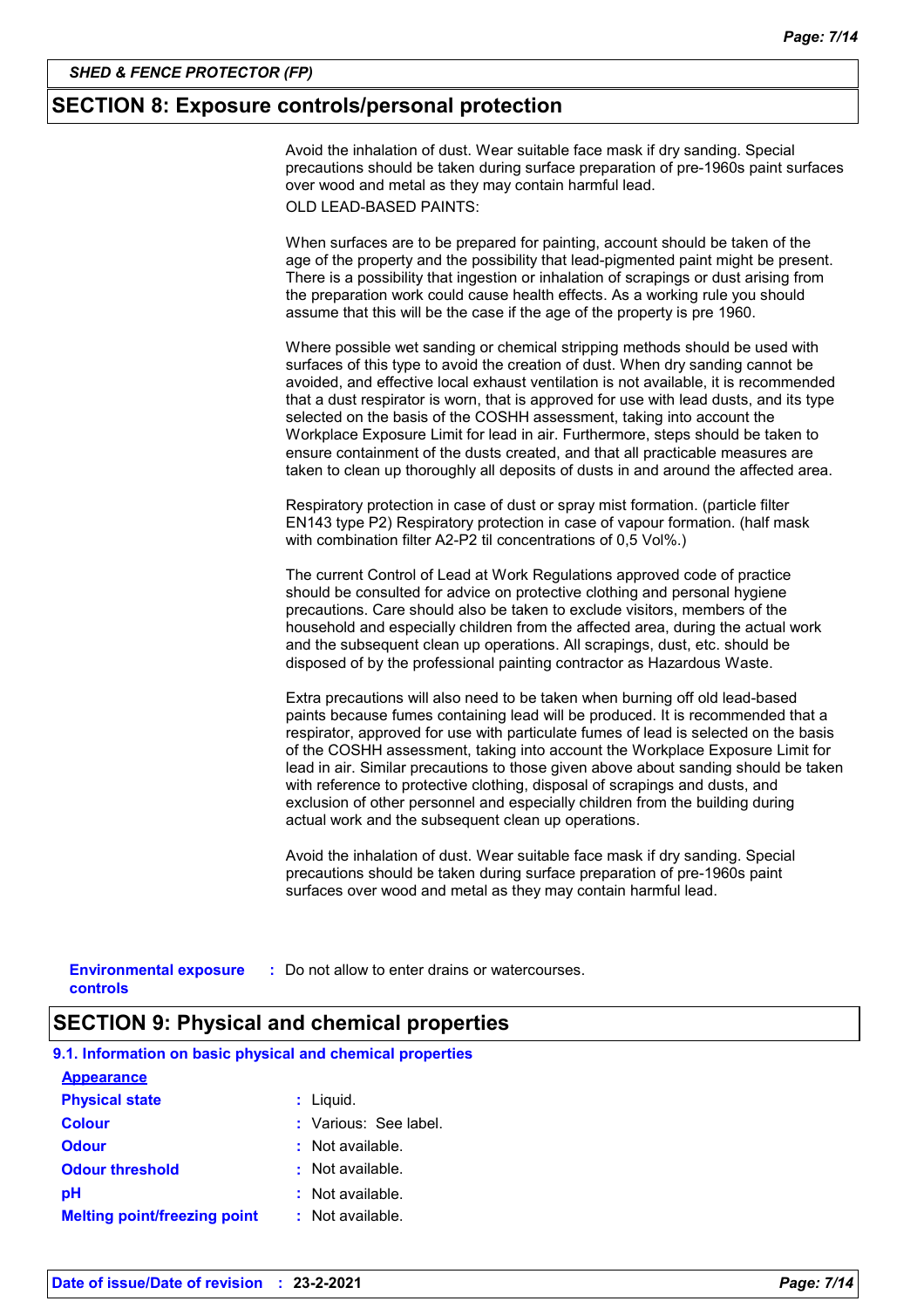### **SECTION 9: Physical and chemical properties**

| Initial boiling point and boiling : 156°C<br>range                |                                                                                                                     |
|-------------------------------------------------------------------|---------------------------------------------------------------------------------------------------------------------|
| <b>Flash point</b>                                                | : Closed cup: $62^{\circ}$ C                                                                                        |
| <b>Evaporation rate</b>                                           | : Not available.                                                                                                    |
| <b>Upper/lower flammability or</b><br>explosive limits            | : Not available.                                                                                                    |
| <b>Vapour pressure</b>                                            | $:$ Not available.                                                                                                  |
| <b>Vapour density</b>                                             | : Not available.                                                                                                    |
| <b>Relative density</b>                                           | : 0,804                                                                                                             |
| <b>Solubility(ies)</b>                                            | : Insoluble in the following materials: cold water.                                                                 |
| <b>Partition coefficient: n-octanol/: Not available.</b><br>water |                                                                                                                     |
| <b>Auto-ignition temperature</b>                                  | : Not available.                                                                                                    |
| <b>Decomposition temperature</b>                                  | : Not available.                                                                                                    |
| <b>Viscosity</b>                                                  | : Kinematic (room temperature): $0,12 \text{ cm}^2/\text{s}$<br>Kinematic $(40^{\circ}$ C): 0,06 cm <sup>2</sup> /s |
| <b>Explosive properties</b>                                       | : Not available.                                                                                                    |
| <b>Oxidising properties</b>                                       | : Not available.                                                                                                    |
| 9.2. Other information                                            |                                                                                                                     |
| <b>Solubility in water</b>                                        | : Not available.                                                                                                    |

### **SECTION 10: Stability and reactivity**

| <b>10.1 Reactivity</b>                            | : No specific test data related to reactivity available for this product or its ingredients.                                        |
|---------------------------------------------------|-------------------------------------------------------------------------------------------------------------------------------------|
| <b>10.2 Chemical stability</b>                    | : Stable under recommended storage and handling conditions (see Section 7).                                                         |
| <b>10.3 Possibility of</b><br>hazardous reactions | : Under normal conditions of storage and use, hazardous reactions will not occur.                                                   |
| <b>10.4 Conditions to avoid</b>                   | : When exposed to high temperatures may produce hazardous decomposition<br>products.                                                |
| 10.5 Incompatible materials                       | : Keep away from the following materials to prevent strong exothermic reactions:<br>oxidising agents, strong alkalis, strong acids. |
| <b>10.6 Hazardous</b><br>decomposition products   | : Decomposition products may include the following materials: carbon monoxide,<br>carbon dioxide, smoke, oxides of nitrogen.        |

#### **SECTION 11: Toxicological information**

#### **11.1 Information on toxicological effects**

There are no data available on the mixture itself. The mixture has been assessed following the conventional method of the CLP Regulation (EC) No 1272/2008 and is classified for toxicological properties accordingly. See Sections 2 and 3 for details.

Exposure to component solvent vapour concentrations in excess of the stated occupational exposure limit may result in adverse health effects such as mucous membrane and respiratory system irritation and adverse effects on the kidneys, liver and central nervous system. Symptoms and signs include headache, dizziness, fatigue, muscular weakness, drowsiness and, in extreme cases, loss of consciousness.

Solvents may cause some of the above effects by absorption through the skin. Repeated or prolonged contact with the mixture may cause removal of natural fat from the skin, resulting in non-allergic contact dermatitis and absorption through the skin.

If splashed in the eyes, the liquid may cause irritation and reversible damage.

Ingestion may cause nausea, diarrhea and vomiting.

This takes into account, where known, delayed and immediate effects and also chronic effects of components from short-term and long-term exposure by oral, inhalation and dermal routes of exposure and eye contact.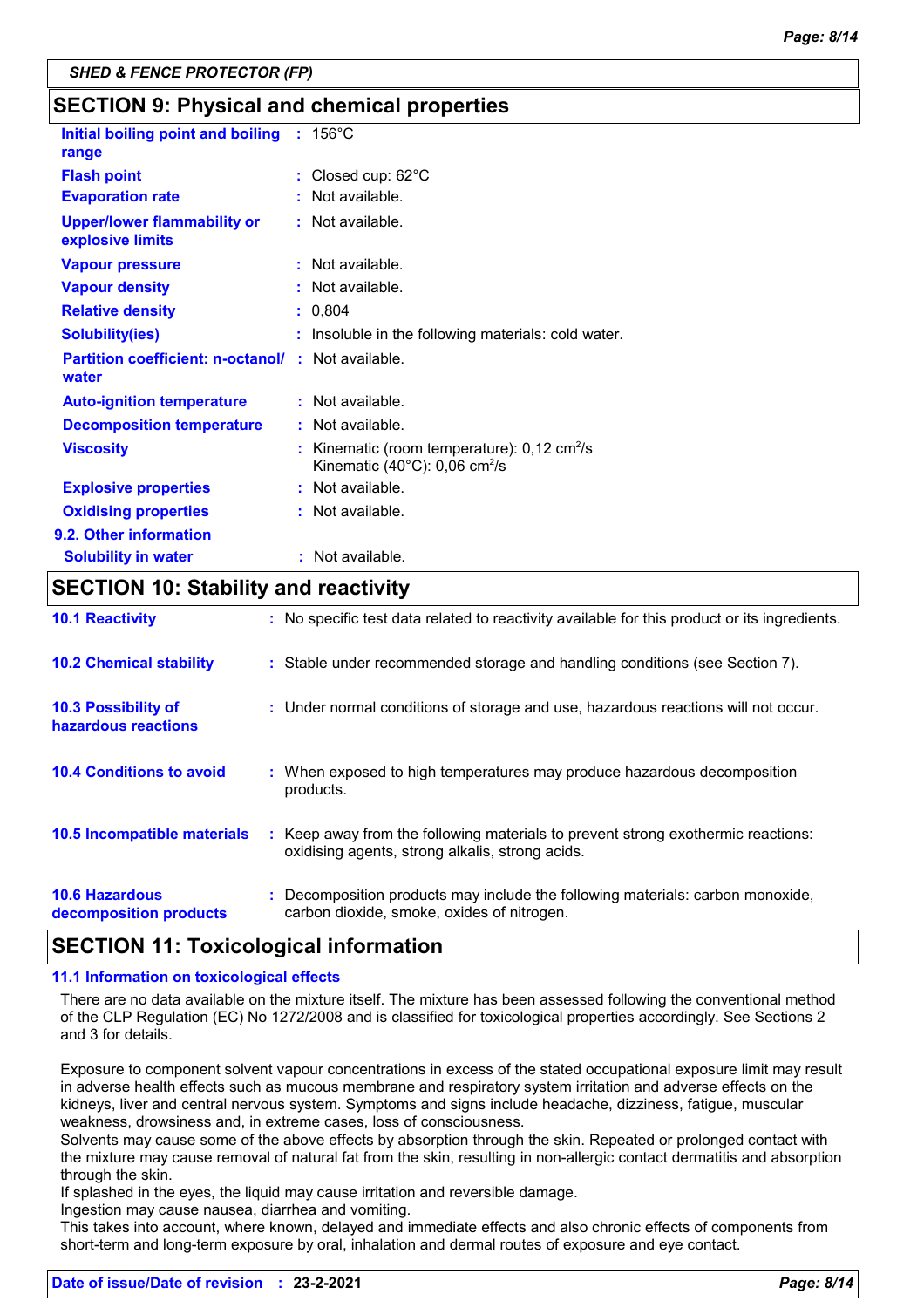## **SECTION 11: Toxicological information**

#### **Acute toxicity**

| <b>Product/ingredient name</b> | <b>Result</b>               | <b>Species</b> | <b>Dose</b>  | <b>Exposure</b> |
|--------------------------------|-----------------------------|----------------|--------------|-----------------|
| methanol                       | LD50 Dermal                 | Rabbit         | 15800 mg/kg  |                 |
|                                | LD50 Intraperitoneal        | Guinea pig     | 3556 mg/kg   |                 |
|                                | LD50 Intraperitoneal        | Hamster        | 8555 mg/kg   |                 |
|                                | LD50 Intraperitoneal        | Mouse          | 10765 mg/kg  |                 |
|                                | LD50 Intraperitoneal        | Rabbit         | 1826 mg/kg   |                 |
|                                | LD50 Intraperitoneal        | Rat            | 7529 mg/kg   |                 |
|                                | LD50 Intravenous            | Mouse          | 4710 mg/kg   |                 |
|                                | LD50 Intravenous            | Rabbit         | 8907 mg/kg   |                 |
|                                | LD50 Intravenous            | Rat            | 2131 mg/kg   |                 |
|                                | LD50 Oral                   | Dog            | 7500 mg/kg   |                 |
|                                | LD50 Oral                   | Monkey         | 7 g/kg       |                 |
|                                | LD50 Oral                   | Monkey         | 7000 mg/kg   |                 |
|                                | LD50 Oral                   | Mouse          | 5800 mg/kg   |                 |
|                                | LD50 Oral                   | Pig            | >5000 mg/kg  |                 |
|                                | LD50 Oral                   | Rabbit         | 14200 mg/kg  |                 |
|                                | LD50 Oral                   | Rat            | 5600 mg/kg   |                 |
|                                | LD50 Subcutaneous           | Mouse          | 9800 mg/kg   |                 |
|                                | <b>LDLo Dermal</b>          | Monkey         | 393 mg/kg    |                 |
|                                | LDLo Intravenous            | Cat            | 4641 mg/kg   |                 |
|                                | LDLo Oral                   | Dog            | 7500 mg/kg   |                 |
|                                | <b>LDLo Oral</b>            | Human          | 428 mg/kg    |                 |
|                                | <b>LDLo Oral</b>            | Human          | 143 mg/kg    |                 |
|                                | LDLo Oral                   | Man - Male     | 14 mL/kg     |                 |
|                                |                             |                |              |                 |
|                                | <b>LDLo Oral</b>            | Man - Male     | 6422 mg/kg   |                 |
|                                | LDLo Oral                   | Monkey         | 5000 mg/kg   |                 |
|                                | LDLo Oral                   | Mouse          | 420 mg/kg    |                 |
|                                | LDLo Oral                   | Rabbit         | 7500 mg/kg   |                 |
|                                | LDLo Oral                   | Woman -        | 10 mL/kg     |                 |
|                                |                             | Female         |              |                 |
|                                | <b>LDLo Parenteral</b>      | Frog           | 59 g/kg      |                 |
|                                | LDLo Route of exposure      | Man - Male     | 868 mg/kg    |                 |
|                                | unreported                  |                |              |                 |
|                                | <b>TDLo Intraperitoneal</b> | Rat            | 3490 mg/kg   |                 |
|                                | <b>TDLo Intraperitoneal</b> | Rat            | 3000 mg/kg   |                 |
|                                | <b>TDLo Oral</b>            | Man - Male     | $0,43$ mL/kg |                 |
|                                | <b>TDLo Oral</b>            | Man - Male     | 1,14 mL/kg   |                 |
|                                | <b>TDLo Oral</b>            | Man - Male     | $1,4$ mL/kg  |                 |
|                                | <b>TDLo Oral</b>            | Man - Male     | 3429 mg/kg   |                 |
|                                | <b>TDLo Oral</b>            | Man - Male     | 3571 uL/kg   |                 |
|                                | <b>TDLo Oral</b>            | Man - Male     | 9450 uL/kg   |                 |
|                                | <b>TDLo Oral</b>            | Rat            | 8 g/kg       |                 |
|                                | <b>TDLo Oral</b>            | Rat            | 3 g/kg       |                 |
|                                | <b>TDLo Oral</b>            | Rat            | 3 g/kg       |                 |
|                                | <b>TDLo Oral</b>            | Rat            | 8 mL/kg      |                 |
|                                | <b>TDLo Oral</b>            | Rat            | 3500 mg/kg   |                 |
|                                | <b>TDLo Oral</b>            | Woman -        | 4 g/kg       |                 |
|                                |                             | Female         |              |                 |
|                                | <b>TDLo Subcutaneous</b>    | Rat            | 6825 mg/kg   |                 |

**Conclusion/Summary :** Not available.

#### **Acute toxicity estimates**

Not available.

**Irritation/Corrosion**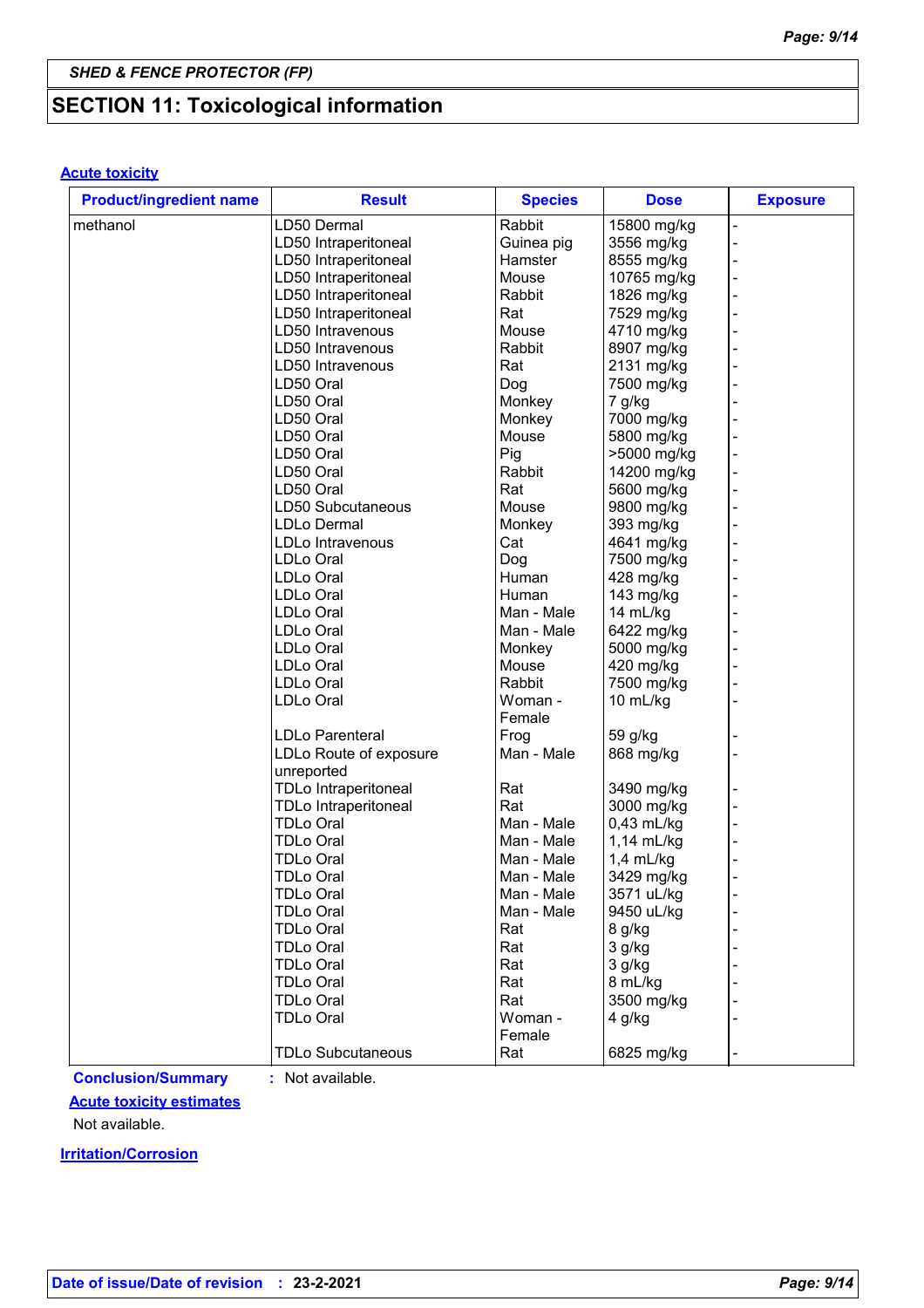### **SECTION 11: Toxicological information**

| <b>Product/ingredient name</b>                            | <b>Result</b>            | <b>Species</b> | <b>Score</b>             | <b>Exposure</b>             | <b>Observation</b> |  |
|-----------------------------------------------------------|--------------------------|----------------|--------------------------|-----------------------------|--------------------|--|
| methanol                                                  | Eyes - Moderate irritant | Rabbit         | $\blacksquare$           | 24 hours 100                |                    |  |
|                                                           | Eyes - Moderate irritant | Rabbit         | $\overline{\phantom{a}}$ | milligrams<br>40 milligrams |                    |  |
|                                                           | Skin - Moderate irritant | Rabbit         | $\overline{\phantom{a}}$ | 24 hours 20                 |                    |  |
|                                                           |                          |                |                          | milligrams                  |                    |  |
| <b>Conclusion/Summary</b>                                 | : Not available.         |                |                          |                             |                    |  |
| <b>Sensitisation</b>                                      |                          |                |                          |                             |                    |  |
| <b>Conclusion/Summary</b>                                 | : Not available.         |                |                          |                             |                    |  |
| <b>Mutagenicity</b>                                       |                          |                |                          |                             |                    |  |
| <b>Conclusion/Summary</b>                                 | $:$ Not available.       |                |                          |                             |                    |  |
| <b>Carcinogenicity</b>                                    |                          |                |                          |                             |                    |  |
| <b>Conclusion/Summary</b>                                 | : Not available.         |                |                          |                             |                    |  |
| <b>Reproductive toxicity</b>                              |                          |                |                          |                             |                    |  |
| <b>Conclusion/Summary</b>                                 | : Not available.         |                |                          |                             |                    |  |
| <b>Teratogenicity</b>                                     |                          |                |                          |                             |                    |  |
| <b>Conclusion/Summary</b>                                 | : Not available.         |                |                          |                             |                    |  |
| <b>Specific target organ toxicity (single exposure)</b>   |                          |                |                          |                             |                    |  |
| Not available.                                            |                          |                |                          |                             |                    |  |
| <b>Specific target organ toxicity (repeated exposure)</b> |                          |                |                          |                             |                    |  |
| Not available.                                            |                          |                |                          |                             |                    |  |
| <b>Aspiration hazard</b>                                  |                          |                |                          |                             |                    |  |

| <b>Product/ingredient name</b>          | <b>Result</b>                  |
|-----------------------------------------|--------------------------------|
| Naphtha (petroleum), hydrotreated heavy | ASPIRATION HAZARD - Category 1 |

#### **Other information :**

: Not available.

### **SECTION 12: Ecological information**

#### **12.1 Toxicity**

There are no data available on the mixture itself. Do not allow to enter drains or watercourses.

The mixture has been assessed following the summation method of the CLP Regulation (EC) No 1272/2008 and is not classified as hazardous to the environment.

| <b>Product/ingredient name</b> | <b>Result</b>                        | <b>Species</b>                                                               | <b>Exposure</b> |
|--------------------------------|--------------------------------------|------------------------------------------------------------------------------|-----------------|
| methanol                       | Acute EC50 16,912 mg/l Marine water  | Algae - Ulva pertusa                                                         | 96 hours        |
|                                | Acute EC50 24500000 µg/l Fresh water | Daphnia - Daphnia magna -<br>Larvae                                          | 48 hours        |
|                                | Acute EC50 22200 mg/l Fresh water    | Daphnia - Daphnia obtusa -<br>Neonate                                        | 48 hours        |
|                                | Acute EC50 12835 mg/l Fresh water    | Fish - Lepomis macrochirus                                                   | 96 hours        |
|                                | Acute EC50 12700000 µg/l Fresh water | Fish - Lepomis macrochirus -<br>Juvenile (Fledgling, Hatchling,<br>Weanling) | 96 hours        |
|                                | Acute EC50 13000000 µg/l Fresh water | Fish - Oncorhynchus mykiss -<br>Juvenile (Fledgling, Hatchling,<br>Weanling) | 96 hours        |
|                                | Acute LC50 2500000 µg/l Marine water | Crustaceans - Crangon<br>crangon - Adult                                     | 48 hours        |
|                                | Acute LC50 3289 mg/l Fresh water     | Daphnia - Daphnia magna -<br>Neonate                                         | 48 hours        |
|                                | Acute LC50 15,32 g/L Fresh water     | Fish - Oreochromis<br>mossambicus - Adult                                    | 96 hours        |
|                                | Acute LC50 290 mg/l Fresh water      | Fish - Danio rerio - Egg                                                     | 96 hours        |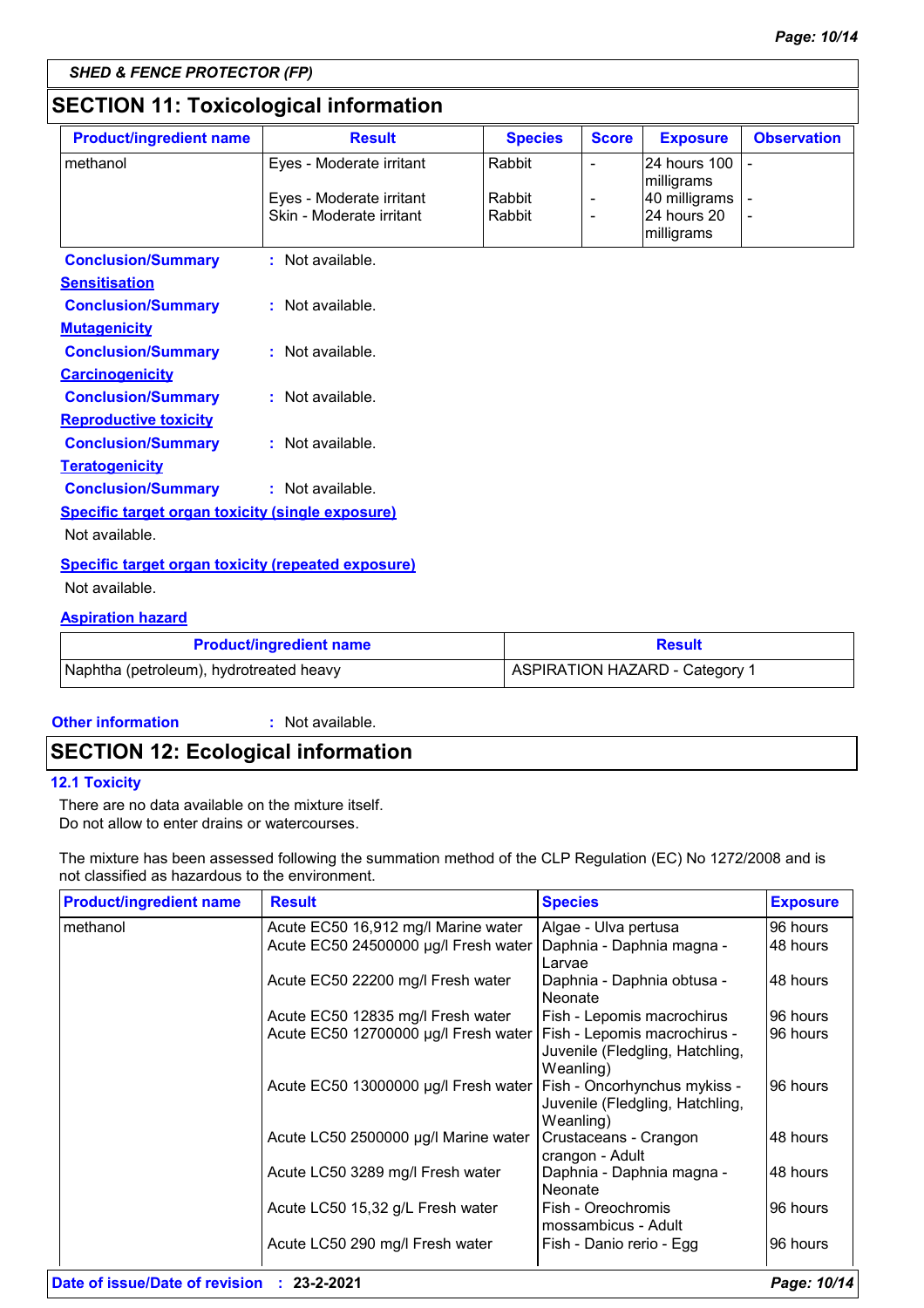### **SECTION 12: Ecological information**

| Chronic NOEC 71 ppm Fresh water     | Algae - Heterosigma akashiwo | 96 hours |
|-------------------------------------|------------------------------|----------|
| Chronic NOEC 1400 ppm Fresh water   | Algae - Skeletonema costatum | 96 hours |
| Chronic NOEC 410 ppm Fresh water    | Algae - Prorocentrum minimum | 96 hours |
| Chronic NOEC 24 ppm Fresh water     | Algae - Eutreptiella sp.     | 96 hours |
| Chronic NOEC 9,96 mg/l Marine water | Algae - Ulva pertusa         | 96 hours |

**Conclusion/Summary :** Not available.

#### **12.2 Persistence and degradability**

**Conclusion/Summary :** Not available.

#### **12.3 Bioaccumulative potential**

| <b>Product/ingredient name</b> | $\mathsf{LocP}_\mathsf{ow}$ | <b>BCF</b> | <b>Potential</b> |
|--------------------------------|-----------------------------|------------|------------------|
| methanol                       | $\sim$ 77<br>- - U. r. .    | <10        | l low            |

#### **12.4 Mobility in soil**

| <b>Soil/water partition</b><br><b>coefficient</b> (K <sub>oc</sub> ) | : Not available. |
|----------------------------------------------------------------------|------------------|
| <b>Mobility</b>                                                      | : Not available. |

#### **12.5 Results of PBT and vPvB assessment**

| <b>PBT</b>  | : Not applicable.                                     |
|-------------|-------------------------------------------------------|
|             | P: Not available. B: Not available. T: Not available. |
| <b>vPvB</b> | : Not applicable.                                     |
|             | vP: Not available, vB: Not available,                 |
|             |                                                       |

**12.6 Other adverse effects** : No known significant effects or critical hazards.

### **SECTION 13: Disposal considerations**

The information in this section contains generic advice and guidance. The list of Identified Uses in Section 1 should be consulted for any available use-specific information provided in the Exposure Scenario(s).

#### **13.1 Waste treatment methods**

| <b>Product</b>                 |                                                                                                                                                                                                                                                                                                                                                                                                                                                                                                                                                    |
|--------------------------------|----------------------------------------------------------------------------------------------------------------------------------------------------------------------------------------------------------------------------------------------------------------------------------------------------------------------------------------------------------------------------------------------------------------------------------------------------------------------------------------------------------------------------------------------------|
| <b>Methods of disposal</b>     | The generation of waste should be avoided or minimised wherever possible.<br>Disposal of this product, solutions and any by-products should at all times comply<br>with the requirements of environmental protection and waste disposal legislation<br>and any regional local authority requirements. Dispose of surplus and non-<br>recyclable products via a licensed waste disposal contractor. Waste should not be<br>disposed of untreated to the sewer unless fully compliant with the requirements of<br>all authorities with jurisdiction. |
| <b>Hazardous waste</b>         | : The classification of the product may meet the criteria for a hazardous waste.                                                                                                                                                                                                                                                                                                                                                                                                                                                                   |
| <b>Disposal considerations</b> | Do not allow to enter drains or watercourses.<br>÷.<br>Dispose of according to all federal, state and local applicable regulations.<br>If this product is mixed with other wastes, the original waste product code may no<br>longer apply and the appropriate code should be assigned.<br>For further information, contact your local waste authority.                                                                                                                                                                                             |
| <b>Packaging</b>               |                                                                                                                                                                                                                                                                                                                                                                                                                                                                                                                                                    |
| <b>Methods of disposal</b>     | The generation of waste should be avoided or minimised wherever possible. Waste<br>packaging should be recycled. Incineration or landfill should only be considered<br>when recycling is not feasible.                                                                                                                                                                                                                                                                                                                                             |
| <b>Disposal considerations</b> | : Using information provided in this safety data sheet, advice should be obtained from<br>the relevant waste authority on the classification of empty containers.<br>Empty containers must be scrapped or reconditioned.<br>Dispose of containers contaminated by the product in accordance with local or<br>national legal provisions.                                                                                                                                                                                                            |
|                                |                                                                                                                                                                                                                                                                                                                                                                                                                                                                                                                                                    |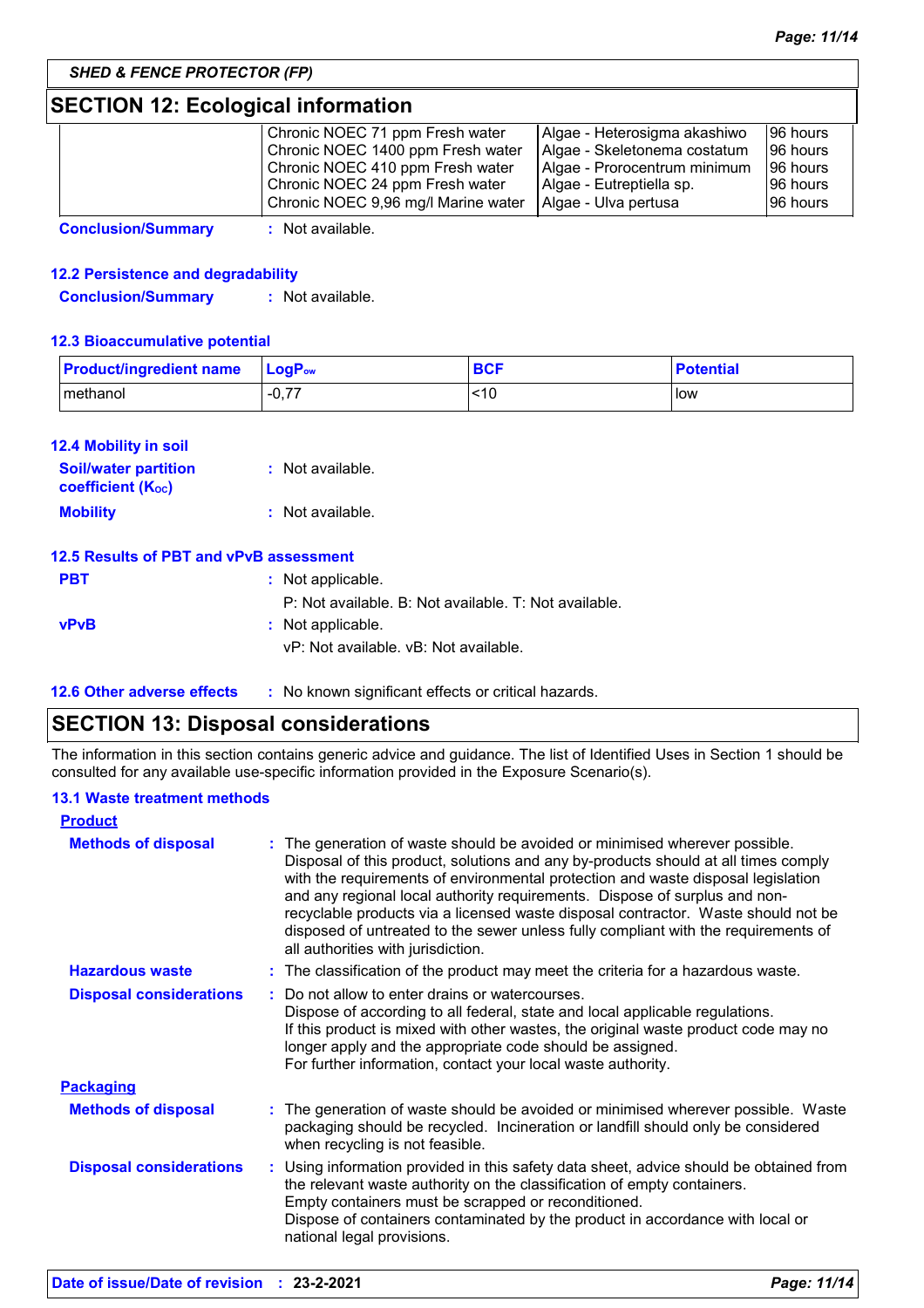### **SECTION 13: Disposal considerations**

| <b>Type of packaging</b>   | European waste catalogue (EWC)                                                                                                                                                                                                                                                                                                               |                                                                             |
|----------------------------|----------------------------------------------------------------------------------------------------------------------------------------------------------------------------------------------------------------------------------------------------------------------------------------------------------------------------------------------|-----------------------------------------------------------------------------|
| CEPE Paint Guidelines      | 15 01 10*                                                                                                                                                                                                                                                                                                                                    | packaging containing residues of or contaminated by<br>hazardous substances |
| <b>Special precautions</b> | : This material and its container must be disposed of in a safe way. Care should be<br>taken when handling emptied containers that have not been cleaned or rinsed out.<br>Empty containers or liners may retain some product residues. Avoid dispersal of<br>spilt material and runoff and contact with soil, waterways, drains and sewers. |                                                                             |

### **SECTION 14: Transport information**

### **Information pertaining to IATA and ADN is considered not relevant since the material is not packaged in the correct approved packaging required of these methods of transport.**

|                                                                                                                  | <b>ADR</b>                                                                                                                                                                                                             | <b>IMDG</b>     |  |
|------------------------------------------------------------------------------------------------------------------|------------------------------------------------------------------------------------------------------------------------------------------------------------------------------------------------------------------------|-----------------|--|
| 14.1 UN number                                                                                                   | Not regulated.                                                                                                                                                                                                         | Not regulated.  |  |
| 14.2 UN proper<br>shipping name                                                                                  | Not applicable.                                                                                                                                                                                                        | Not applicable. |  |
| <b>14.3 Transport</b><br>hazard class(es)<br><b>Class</b>                                                        | Not applicable.                                                                                                                                                                                                        | Not applicable. |  |
| <b>Subsidiary class</b>                                                                                          |                                                                                                                                                                                                                        |                 |  |
| <b>14.4 Packing group</b>                                                                                        | Not applicable.                                                                                                                                                                                                        | Not applicable. |  |
| 14.5<br><b>Environmental</b><br><b>hazards</b><br><b>Marine pollutant</b>                                        | No.                                                                                                                                                                                                                    | No.             |  |
| <b>Marine pollutant</b><br><b>substances</b>                                                                     |                                                                                                                                                                                                                        | Not available.  |  |
| <b>14.6 Special</b><br>precautions for<br>user                                                                   | Transport within user's premises: always<br>transport in closed containers that are upright<br>and secure. Ensure that persons transporting<br>the product know what to do in the event of an<br>accident or spillage. |                 |  |
| <b>HI/Kemler number</b>                                                                                          | Not available.                                                                                                                                                                                                         |                 |  |
| <b>Emergency</b><br>schedules (EmS)                                                                              |                                                                                                                                                                                                                        | Not applicable. |  |
| <b>14.7 Transport in bulk</b><br>: Not applicable.<br>according to Annex II of<br><b>MARPOL and the IBC Code</b> |                                                                                                                                                                                                                        |                 |  |
| <b>Additional</b><br><b>information</b>                                                                          |                                                                                                                                                                                                                        |                 |  |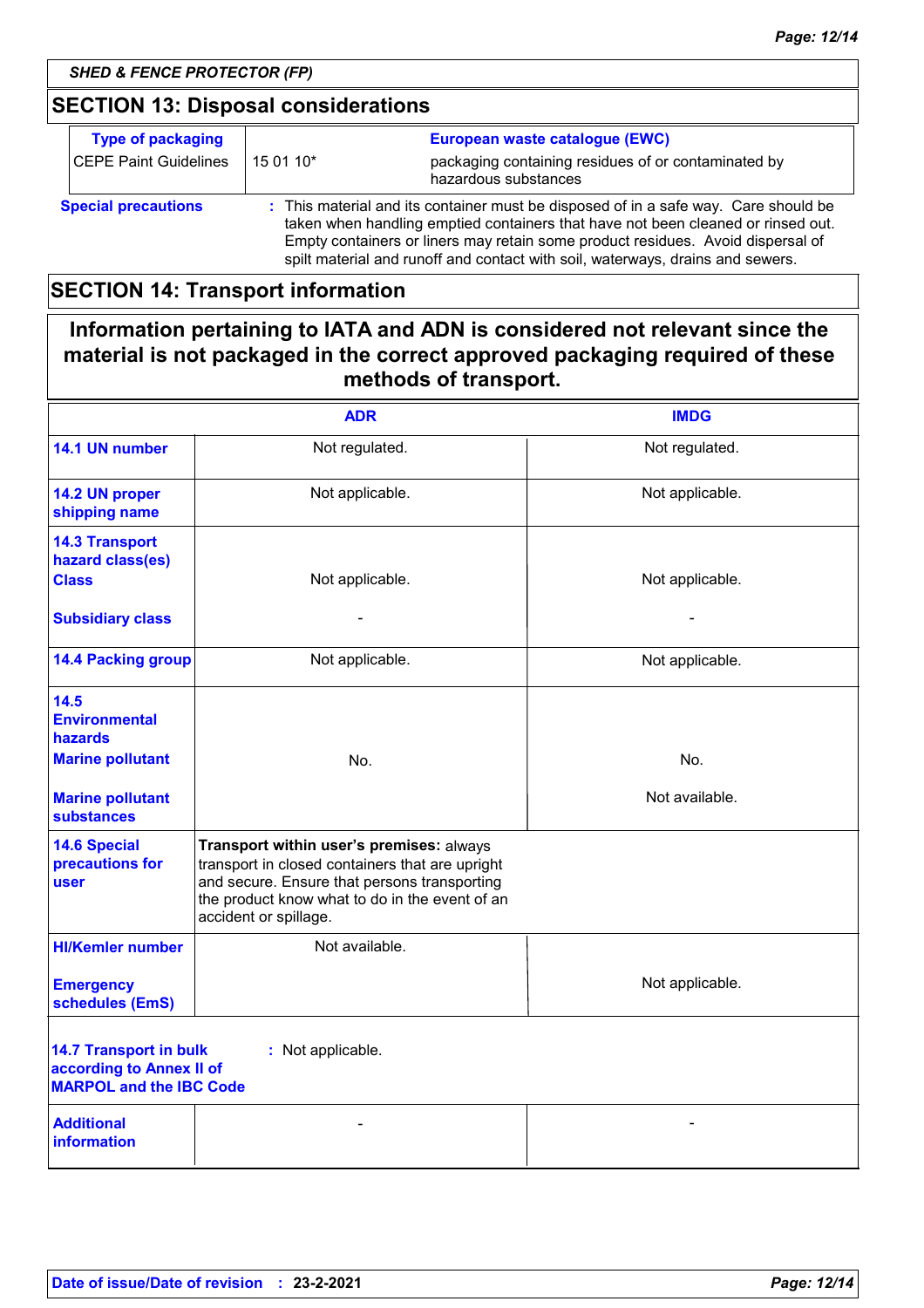### **SECTION 15: Regulatory information**

| 15.1 Safety, health and environmental regulations/legislation specific for the substance or mixture                                                                                                                    |
|------------------------------------------------------------------------------------------------------------------------------------------------------------------------------------------------------------------------|
| EU Regulation (EC) No. 1907/2006 (REACH)                                                                                                                                                                               |
| <b>Annex XIV - List of substances subject to authorisation</b>                                                                                                                                                         |
| <b>Annex XIV</b>                                                                                                                                                                                                       |
| None of the components are listed, or the component present is below its threshold.                                                                                                                                    |
| <b>Substances of very high concern</b>                                                                                                                                                                                 |
| None of the components are listed, or the component present is below its threshold.                                                                                                                                    |
| <b>Annex XVII - Restrictions</b><br>: Not applicable.<br>on the manufacture,<br>placing on the market<br>and use of certain<br>dangerous substances,<br>mixtures and articles                                          |
| <b>Other EU regulations</b>                                                                                                                                                                                            |
| <b>VOC for Ready-for-Use</b><br>: Not applicable.<br><b>Mixture</b>                                                                                                                                                    |
| Ozone depleting substances (1005/2009/EU)                                                                                                                                                                              |
| Not listed.                                                                                                                                                                                                            |
| Prior Informed Consent (PIC) (649/2012/EU)<br>Not listed.                                                                                                                                                              |
| <b>Seveso Directive</b><br>This product is not controlled under the Seveso Directive.<br><b>International requlations</b><br><b>Chemical Weapon Convention List Schedules I, II &amp; III Chemicals</b><br>Not listed. |
| <b>Montreal Protocol (Annexes A, B, C, E)</b><br>Not listed.                                                                                                                                                           |
| <b>Stockholm Convention on Persistent Organic Pollutants</b><br>Not listed.                                                                                                                                            |
| <b>Rotterdam Convention on Prior Informed Consent (PIC)</b><br>Not listed.                                                                                                                                             |
| <b>UNECE Aarhus Protocol on POPs and Heavy Metals</b><br>Not listed.                                                                                                                                                   |
| : No Chemical Safety Assessment has been carried out.<br><b>15.2 Chemical safety</b><br>assessment                                                                                                                     |
| <b>SECTION 16: Other information</b>                                                                                                                                                                                   |
| <b>CEPE code</b><br>1                                                                                                                                                                                                  |
| $\nabla$ Indicates information that has changed from previously issued version.                                                                                                                                        |

|                                                                   | <u> 1 marcales information that has changed from previously issued version.</u>                                                                                                                                                                                                                                                                                                                               |
|-------------------------------------------------------------------|---------------------------------------------------------------------------------------------------------------------------------------------------------------------------------------------------------------------------------------------------------------------------------------------------------------------------------------------------------------------------------------------------------------|
| <b>Abbreviations and acronyms : ATE = Acute Toxicity Estimate</b> | CLP = Classification, Labelling and Packaging Regulation [Regulation (EC) No.<br>1272/2008]<br>DMEL = Derived Minimal Effect Level<br>DNEL = Derived No Effect Level<br>EUH statement = CLP-specific Hazard statement<br>PBT = Persistent, Bioaccumulative and Toxic<br>PNEC = Predicted No Effect Concentration<br><b>RRN = REACH Registration Number</b><br>vPvB = Very Persistent and Very Bioaccumulative |
|                                                                   |                                                                                                                                                                                                                                                                                                                                                                                                               |

**Procedure used to derive the classification according to Regulation (EC) No. 1272/2008 [CLP/GHS]**